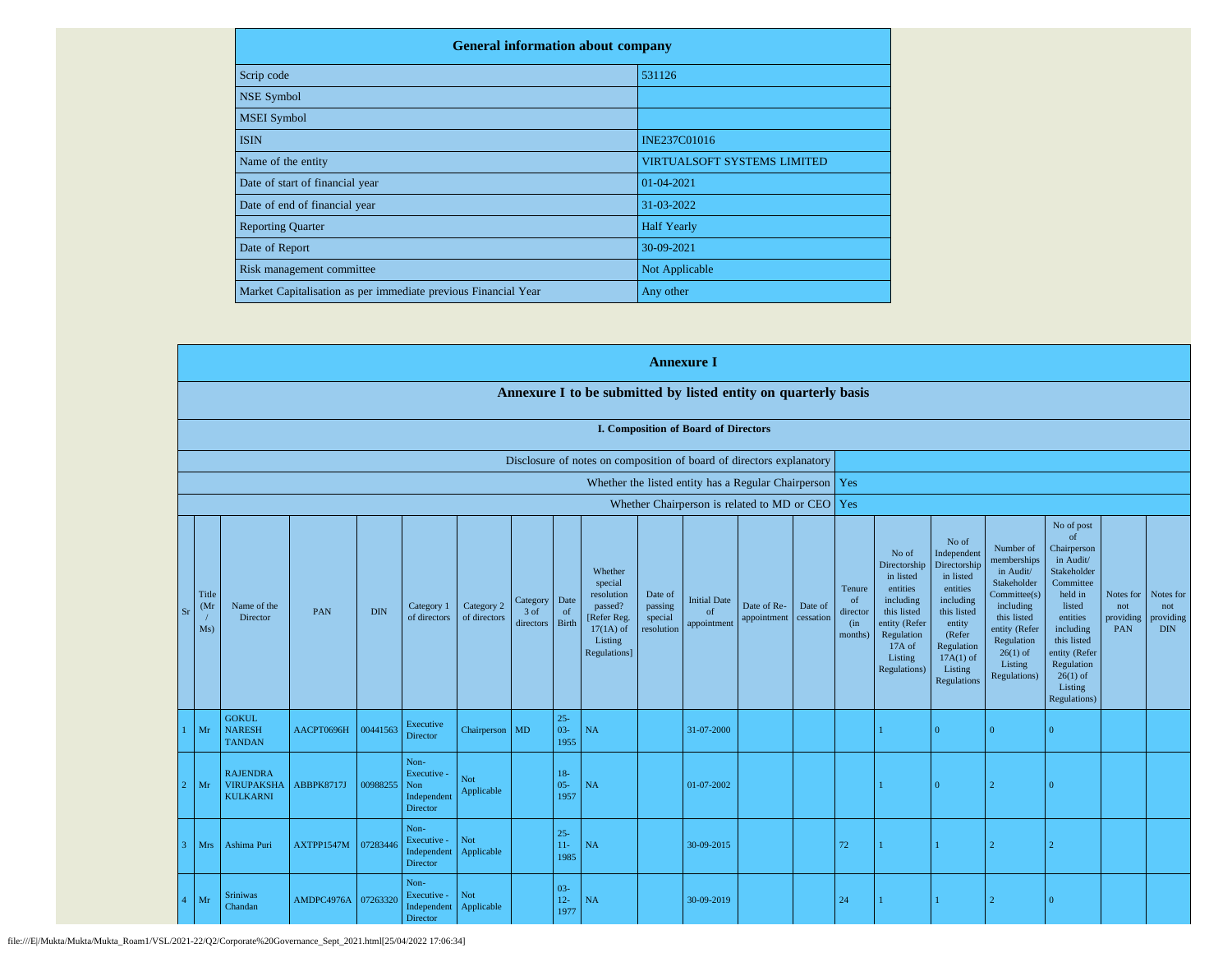|           | <b>Audit Committee Details</b> |                                        |                                                             |                            |                        |                      |                |  |  |
|-----------|--------------------------------|----------------------------------------|-------------------------------------------------------------|----------------------------|------------------------|----------------------|----------------|--|--|
|           |                                |                                        | Whether the Audit Committee has a Regular Chairperson   Yes |                            |                        |                      |                |  |  |
| <b>Sr</b> | <b>DIN</b><br>Number           | Name of Committee members              | Category 1 of directors                                     | Category 2 of<br>directors | Date of<br>Appointment | Date of<br>Cessation | <b>Remarks</b> |  |  |
|           | 00988255                       | RAJENDRA VIRUPAKSHA<br><b>KULKARNI</b> | Non-Executive - Non<br><b>Independent Director</b>          | Member                     | 13-10-2015             |                      |                |  |  |
|           | 07283446                       | Ashima Puri                            | Non-Executive - Independent<br><b>Director</b>              | Chairperson                | 13-10-2015             |                      |                |  |  |
|           | 07263320                       | Sriniwas Chandan                       | Non-Executive - Independent<br><b>Director</b>              | Member                     | 14-11-2019             |                      |                |  |  |

|                | Nomination and remuneration committee                                       |                                               |                                                    |                            |                        |                      |         |  |  |
|----------------|-----------------------------------------------------------------------------|-----------------------------------------------|----------------------------------------------------|----------------------------|------------------------|----------------------|---------|--|--|
|                | Whether the Nomination and remuneration committee has a Regular Chairperson | l Yes                                         |                                                    |                            |                        |                      |         |  |  |
| <b>Sr</b>      | <b>DIN</b><br>Number                                                        | Name of Committee members                     | Category 1 of directors                            | Category 2 of<br>directors | Date of<br>Appointment | Date of<br>Cessation | Remarks |  |  |
|                | 07283446                                                                    | Ashima Puri                                   | Non-Executive - Independent<br><b>Director</b>     | Chairperson                | 14-11-2018             |                      |         |  |  |
| $\overline{2}$ | 00988255                                                                    | <b>RAJENDRA VIRUPAKSHA</b><br><b>KULKARNI</b> | Non-Executive - Non<br><b>Independent Director</b> | Member                     | 14-11-2018             |                      |         |  |  |
|                | 07263320                                                                    | Sriniwas Chandan                              | Non-Executive - Independent<br>Director            | Member                     | 14-11-2019             |                      |         |  |  |

|                |           | <b>Stakeholders Relationship Committee</b> |                                        |                                                                                 |                            |                        |                      |         |  |
|----------------|-----------|--------------------------------------------|----------------------------------------|---------------------------------------------------------------------------------|----------------------------|------------------------|----------------------|---------|--|
|                |           |                                            |                                        | Whether the Stakeholders Relationship Committee has a Regular Chairperson   Yes |                            |                        |                      |         |  |
|                | <b>Sr</b> | <b>DIN</b><br>Number                       | Name of Committee members              | Category 1 of directors                                                         | Category 2 of<br>directors | Date of<br>Appointment | Date of<br>Cessation | Remarks |  |
|                |           | 07283446                                   | Ashima Puri                            | Non-Executive - Independent<br><b>Director</b>                                  | Chairperson                | 14-02-2019             |                      |         |  |
| $\overline{2}$ |           | 00988255                                   | RAJENDRA VIRUPAKSHA<br><b>KULKARNI</b> | Non-Executive - Non<br><b>Independent Director</b>                              | Member                     | 14-02-2019             |                      |         |  |
| 3              |           |                                            | 07263320 Sriniwas Chandan              | Non-Executive - Independent<br><b>Director</b>                                  | Member                     | 14-11-2019             |                      |         |  |

|                | <b>Risk Management Committee</b> |                                                                 |                            |                            |                        |                      |         |  |  |
|----------------|----------------------------------|-----------------------------------------------------------------|----------------------------|----------------------------|------------------------|----------------------|---------|--|--|
|                |                                  | Whether the Risk Management Committee has a Regular Chairperson |                            |                            |                        |                      |         |  |  |
| $\mathsf{S}$ r | <b>DIN</b><br>Number             | Name of Committee<br>members                                    | Category 1 of<br>directors | Category 2 of<br>directors | Date of<br>Appointment | Date of<br>Cessation | Remarks |  |  |

|                | <b>Corporate Social Responsibility Committee</b> |                                                                                 |                            |                            |                        |                      |                |  |
|----------------|--------------------------------------------------|---------------------------------------------------------------------------------|----------------------------|----------------------------|------------------------|----------------------|----------------|--|
|                |                                                  | Whether the Corporate Social Responsibility Committee has a Regular Chairperson |                            |                            |                        |                      |                |  |
| $\mathsf{S}_r$ | <b>DIN</b><br>Number                             | Name of Committee<br>members                                                    | Category 1 of<br>directors | Category 2 of<br>directors | Date of<br>Appointment | Date of<br>Cessation | <b>Remarks</b> |  |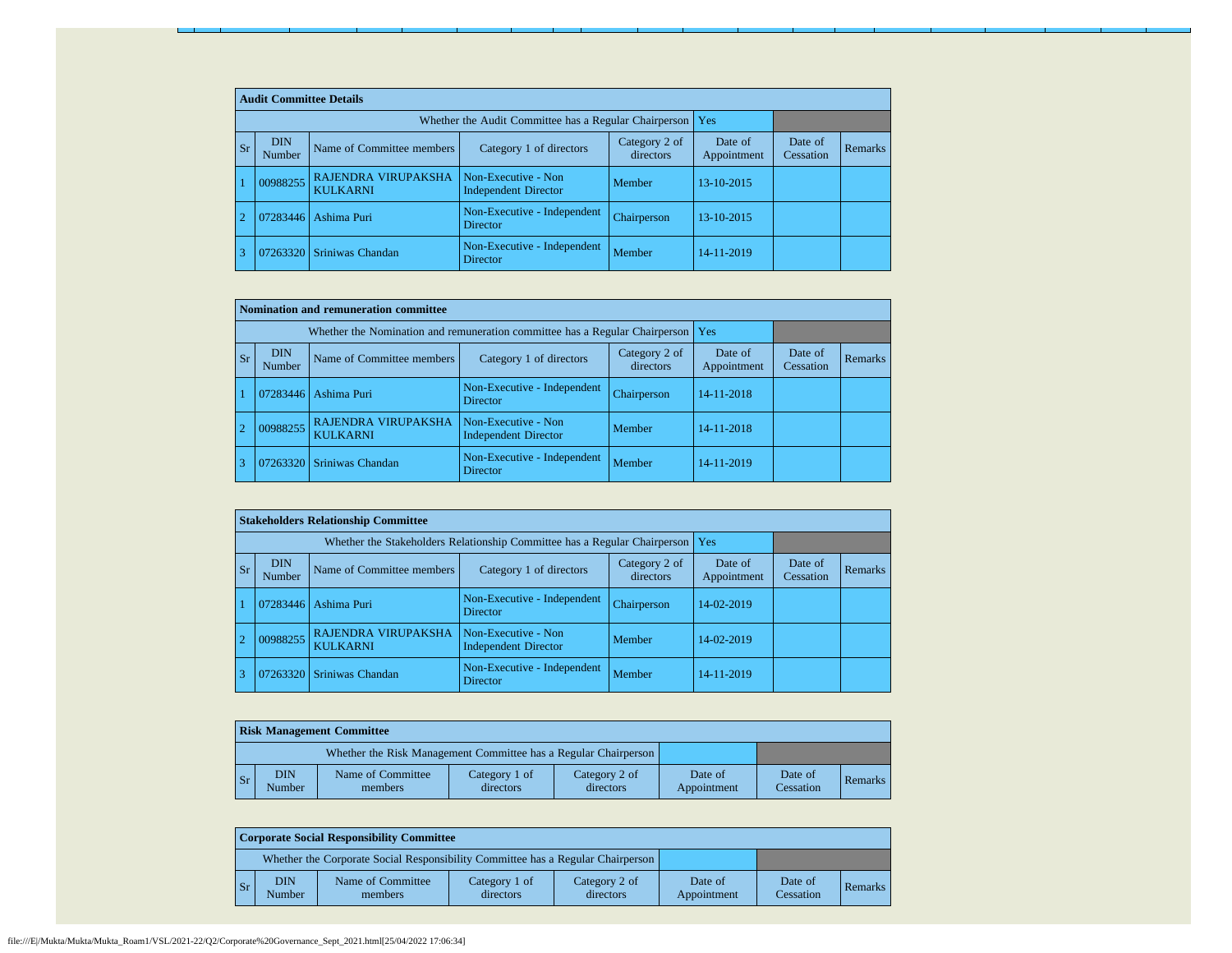## **Other Committee**

Sr DIN Number Name of Committee members Name of other committee Category 1 of directors Category 2 of directors Remarks

|                                                                     | <b>Annexure 1</b>                                            |                                                             |                                                                      |                                       |                                                            |                                                                              |                                                                        |
|---------------------------------------------------------------------|--------------------------------------------------------------|-------------------------------------------------------------|----------------------------------------------------------------------|---------------------------------------|------------------------------------------------------------|------------------------------------------------------------------------------|------------------------------------------------------------------------|
|                                                                     | <b>Annexure 1</b>                                            |                                                             |                                                                      |                                       |                                                            |                                                                              |                                                                        |
|                                                                     | <b>III.</b> Meeting of Board of Directors                    |                                                             |                                                                      |                                       |                                                            |                                                                              |                                                                        |
| Disclosure of notes on meeting of<br>board of directors explanatory |                                                              |                                                             |                                                                      |                                       |                                                            |                                                                              |                                                                        |
| Sr                                                                  | Date(s) of<br>meeting (if any)<br>in the previous<br>quarter | Date(s) of<br>meeting (if any)<br>in the current<br>quarter | Maximum gap<br>between any two<br>consecutive (in<br>number of days) | Notes for<br>not<br>providing<br>Date | Whether<br>requirement of<br><b>Ouorum</b> met<br>(Yes/No) | Number of Directors<br>present* (other than<br><b>Independent Director</b> ) | No. of<br>Independent<br><b>Directors</b><br>attending the<br>meeting* |
|                                                                     | 30-06-2021                                                   |                                                             |                                                                      |                                       | Yes                                                        | 2                                                                            |                                                                        |
| $\sqrt{2}$                                                          |                                                              | 14-08-2021                                                  | 44                                                                   |                                       | Yes                                                        | $\overline{2}$                                                               |                                                                        |

|                | <b>Annexure 1</b>                                |                                                                                                          |                                                                      |                               |                                       |                                                        |                                                                                      |                                                                        |  |
|----------------|--------------------------------------------------|----------------------------------------------------------------------------------------------------------|----------------------------------------------------------------------|-------------------------------|---------------------------------------|--------------------------------------------------------|--------------------------------------------------------------------------------------|------------------------------------------------------------------------|--|
|                | <b>IV. Meeting of Committees</b>                 |                                                                                                          |                                                                      |                               |                                       |                                                        |                                                                                      |                                                                        |  |
|                |                                                  |                                                                                                          | Disclosure of notes on meeting of committees explanatory             |                               |                                       |                                                        |                                                                                      |                                                                        |  |
| <b>Sr</b>      | Name of<br>Committee                             | Date(s) of meeting (Enter<br>dates of Previous quarter<br>and Current quarter in<br>chronological order) | Maximum gap<br>between any two<br>consecutive (in<br>number of days) | Name of<br>other<br>committee | Reson<br>for not<br>providing<br>date | Whether<br>requirement<br>of Ouorum<br>met<br>(Yes/No) | Number of<br><b>Directors</b><br>present* (other<br>than<br>Independent<br>Director) | No. of<br>Independent<br><b>Directors</b><br>attending the<br>meeting* |  |
|                | Audit<br>Committee                               | 30-06-2021                                                                                               |                                                                      |                               |                                       | Yes                                                    |                                                                                      | $\overline{2}$                                                         |  |
| $\overline{2}$ | Audit<br>Committee                               | 14-08-2021                                                                                               | 44                                                                   |                               |                                       | Yes                                                    | 1                                                                                    | $\overline{2}$                                                         |  |
| 3              | Nomination<br>and<br>remuneration<br>committee   | 30-06-2021                                                                                               |                                                                      |                               |                                       | Yes                                                    | 1                                                                                    | $\overline{2}$                                                         |  |
| $\overline{4}$ | Nomination<br>and<br>remuneration<br>committee   | 14-08-2021                                                                                               |                                                                      |                               |                                       | Yes                                                    |                                                                                      | $\overline{2}$                                                         |  |
| 5              | <b>Stakeholders</b><br>Relationship<br>Committee | 30-06-2021                                                                                               |                                                                      |                               |                                       | Yes                                                    | 1                                                                                    | $\overline{2}$                                                         |  |
| 6              | <b>Stakeholders</b><br>Relationship<br>Committee | 14-08-2021                                                                                               |                                                                      |                               |                                       | Yes                                                    |                                                                                      | $\overline{2}$                                                         |  |

**Annexure 1**

**V. Related Party Transactions**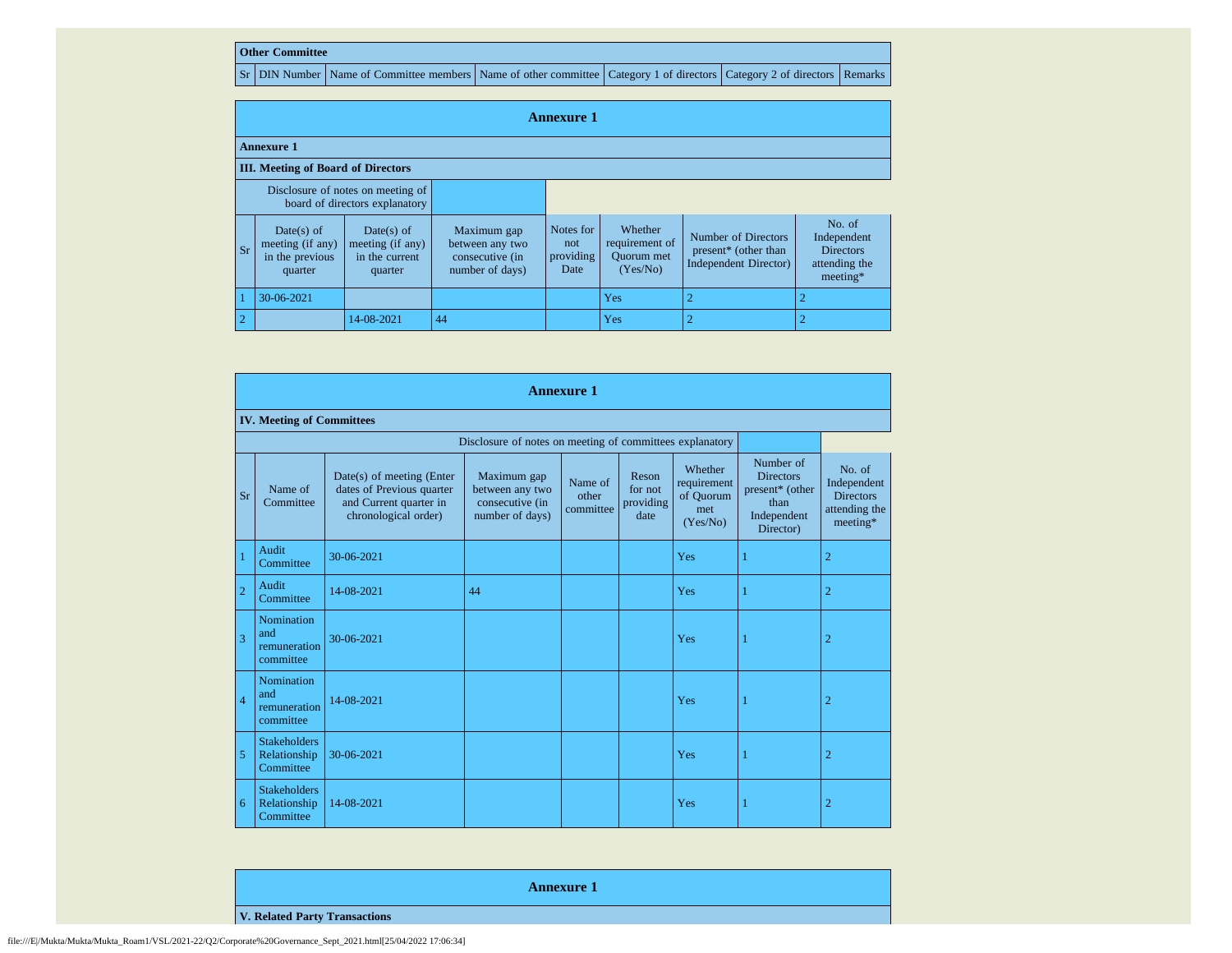| $ S_{\Gamma} $ | Subject                                                                                                   | Compliance status<br>(Yes/No/NA) | If status is "No" details of non-<br>compliance may be given here. |
|----------------|-----------------------------------------------------------------------------------------------------------|----------------------------------|--------------------------------------------------------------------|
|                | Whether prior approval of audit committee obtained                                                        | NA                               |                                                                    |
|                | Whether shareholder approval obtained for material RPT                                                    | <b>NA</b>                        |                                                                    |
|                | Whether details of RPT entered into pursuant to omnibus approval<br>have been reviewed by Audit Committee | NA                               |                                                                    |

|                | <b>Annexure 1</b>                                                                                                                                                                                               |                                  |  |  |  |  |  |
|----------------|-----------------------------------------------------------------------------------------------------------------------------------------------------------------------------------------------------------------|----------------------------------|--|--|--|--|--|
|                | <b>VI.</b> Affirmations                                                                                                                                                                                         |                                  |  |  |  |  |  |
| <b>Sr</b>      | Subject                                                                                                                                                                                                         | Compliance<br>status<br>(Yes/No) |  |  |  |  |  |
|                | The composition of Board of Directors is in terms of SEBI (Listing obligations and disclosure requirements)<br>Regulations, 2015                                                                                | Yes                              |  |  |  |  |  |
| $\overline{2}$ | The composition of the following committees is in terms of SEBI(Listing obligations and disclosure requirements)<br>Regulations, 2015 a. Audit Committee                                                        | Yes                              |  |  |  |  |  |
| 3              | The composition of the following committees is in terms of SEBI(Listing obligations and disclosure requirements)<br>Regulations, 2015. b. Nomination & remuneration committee                                   | Yes                              |  |  |  |  |  |
| $\overline{4}$ | The composition of the following committees is in terms of SEBI(Listing obligations and disclosure requirements)<br>Regulations, 2015. c. Stakeholders relationship committee                                   | Yes                              |  |  |  |  |  |
| 5              | The composition of the following committees is in terms of SEBI(Listing obligations and disclosure requirements)<br>Regulations, 2015. d. Risk management committee (applicable to the top 500 listed entities) | <b>NA</b>                        |  |  |  |  |  |
| 6              | The committee members have been made aware of their powers, role and responsibilities as specified in SEBI<br>(Listing obligations and disclosure requirements) Regulations, 2015.                              | Yes                              |  |  |  |  |  |
| $\overline{7}$ | The meetings of the board of directors and the above committees have been conducted in the manner as specified<br>in SEBI (Listing obligations and disclosure requirements) Regulations, 2015.                  | Yes                              |  |  |  |  |  |
| 8              | This report and/or the report submitted in the previous quarter has been placed before Board of Directors.                                                                                                      | Yes                              |  |  |  |  |  |

|                | <b>Annexure 1</b>            |                                          |  |  |  |  |  |
|----------------|------------------------------|------------------------------------------|--|--|--|--|--|
| <b>Sr</b>      | Subject<br>Compliance status |                                          |  |  |  |  |  |
|                | Name of signatory            | Mukta Ahuja                              |  |  |  |  |  |
| $\overline{2}$ | Designation                  | Company Secretary and Compliance Officer |  |  |  |  |  |

|                | <b>Annexure III</b>                                                                                                                                                                  |                      |                                     |                                                                      |  |  |  |
|----------------|--------------------------------------------------------------------------------------------------------------------------------------------------------------------------------------|----------------------|-------------------------------------|----------------------------------------------------------------------|--|--|--|
|                | <b>III.</b> Affirmations                                                                                                                                                             |                      |                                     |                                                                      |  |  |  |
|                | <b>Sr</b><br>Particulars                                                                                                                                                             | Regulation<br>Number | Compliance<br>status<br>(Yes/No/NA) | If status is "No" details<br>of non-compliance may<br>be given here. |  |  |  |
|                | Copy of the annual report including balance sheet, profit and loss<br>account, directors report, corporate governance report, business<br>responsibility report displayed on website | 46(2)                | Yes                                 |                                                                      |  |  |  |
| $\overline{2}$ | Presence of Chairperson of Audit Committee at the Annual General<br>Meeting                                                                                                          | 18(1)(d)             | Yes                                 |                                                                      |  |  |  |
| $\overline{3}$ | Presence of Chairperson of the nomination and remuneration committee<br>at the annual general meeting                                                                                | 19(3)                | Yes                                 |                                                                      |  |  |  |